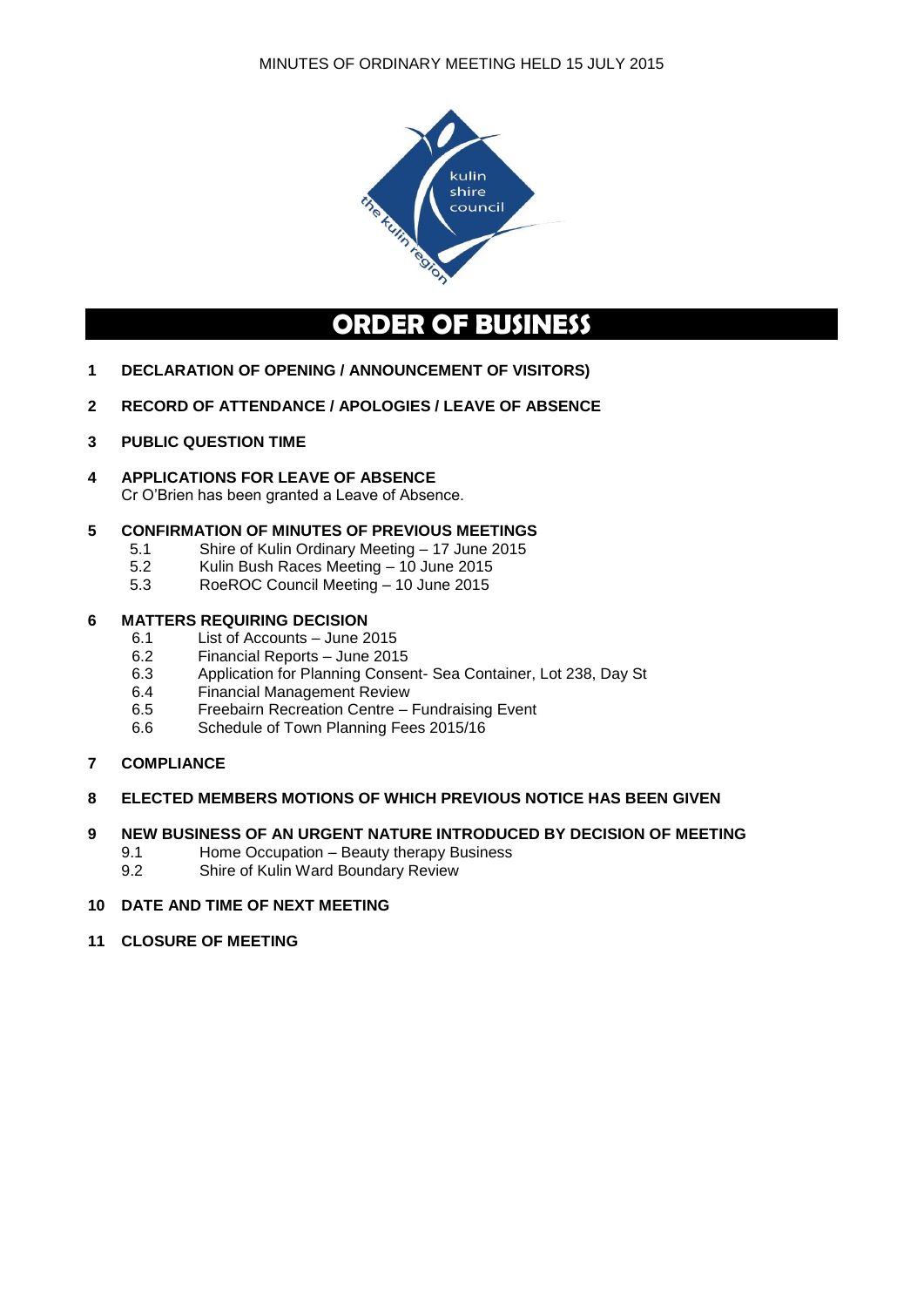## **Minutes of an Ordinary Meeting of Council held in the Freebairn Recreation Centre on Wednesday 15 July 2015 commencing at 4.10pm**

## **1. DECLARATION OF OPENING / ANNOUNCEMENT OF VISITORS**

The President of the Shire welcomed all present and declared the meeting opened at 4.10pm

## **2. RECORD OF ATTENDANCE/APOLOGIES/LEAVE OF ABSENCE**

| Attendance          |                                |                     |
|---------------------|--------------------------------|---------------------|
| <b>JM Sullivan</b>  | President                      | East Ward           |
| <b>BD</b> West      | <b>Vice President</b>          | West Ward           |
| <b>RD Duckworth</b> | Councillor (from 2:09pm)       | West Ward           |
| <b>MJ Ledwith</b>   | Councillor                     | West Ward           |
| <b>BP</b> Taylor    | Councillor                     | <b>Central Ward</b> |
| G Robins            | Councillor                     | <b>Town Ward</b>    |
| <b>HT</b> McInnes   | Councillor (left 3:30pm)       | Town Ward           |
| R O'Brien           | Councillor                     | <b>Central Ward</b> |
| R Bowey             | Councillor                     | <b>Town Ward</b>    |
| G Hadlow            | <b>Chief Executive Officer</b> |                     |
| C Vandenberg        | Deputy CEO                     |                     |
| L Hobson            | Manager of Works (from 4:03pm) |                     |
|                     |                                |                     |

Apologies

Nil

#### **3. PUBLIC QUESTION TIME**

As there were no members of the public present, there were no questions asked.

## **4. APPLICATIONS FOR LEAVE OF ABSENCE**

#### **01/0715**

**Moved Cr Duckworth Seconded Cr McInnes that a Leave of Absence be granted to Cr Bowey for the Draft Budget meeting scheduled for 4 August 2015 and the August Ordinary Meeting of Council.**

**Carried 9/0**

## **5. CONFIRMATION OF MINUTES OF PREVIOUS MEETINGS**

Shire of Kulin Ordinary Meeting – 17 June 2015

**02/0715**

**Moved Cr Robins Seconded Cr Ledwith that the minutes of the Ordinary Council Meeting held on 17 June 2015 be confirmed as a true and correct record.**

**Carried 9/0**

Kulin Bush Races Meeting – 10 June 2015

**03/0715 Moved Cr Taylor Seconded Cr West that the minutes of the Kulin Bush Races Meeting held on 10 June 2015 be received.**

**Carried 9/0**

RoeROC Meeting – 10 June 2015

**04/0715**

**Moved Cr Robins Seconded Cr O'Brien that the minutes of the RoeROC meeting held on 10 June 2015 be received.**

**Carried 9/0**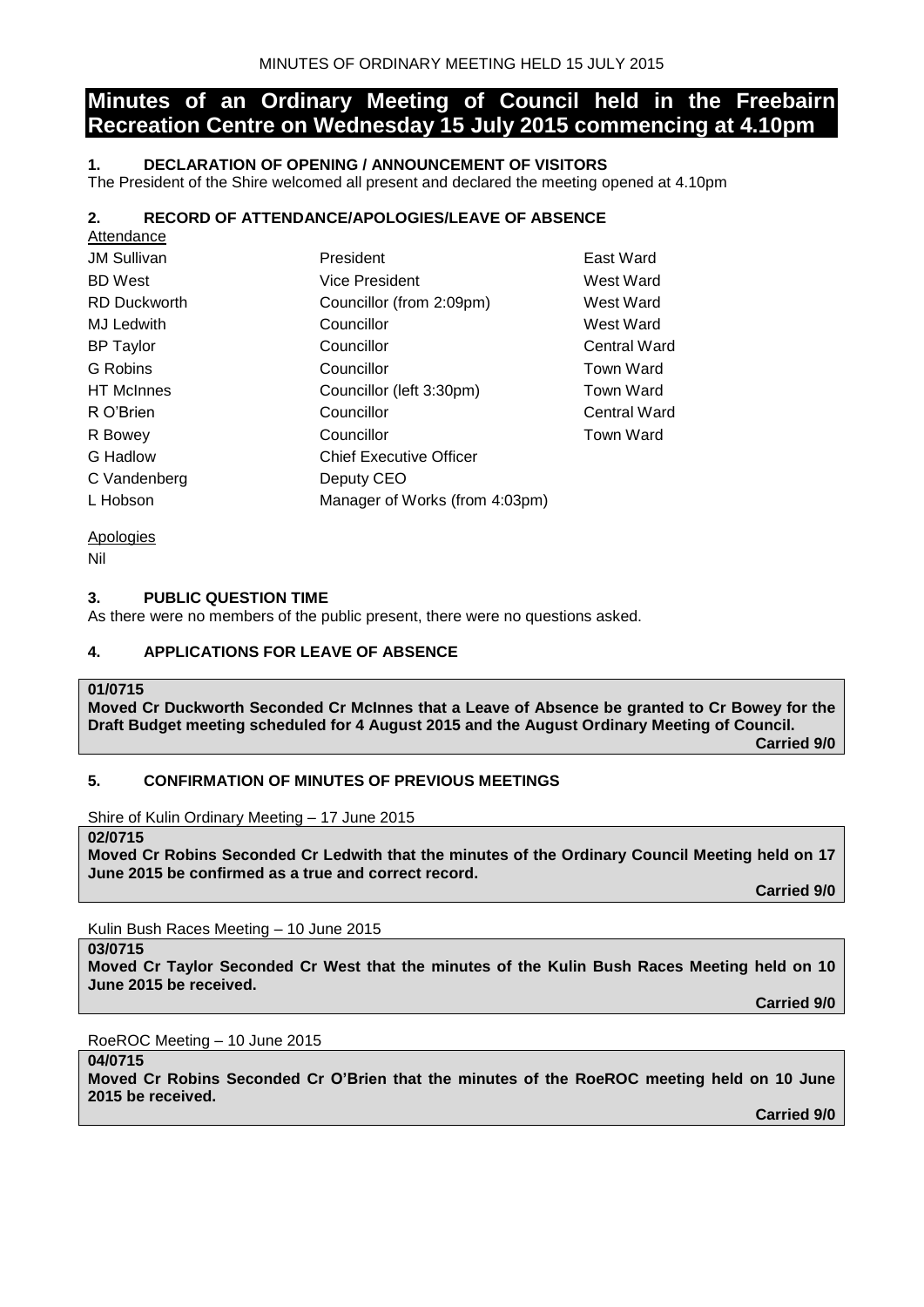## **6 MATTERS REQUIRING COUNCIL DECISION**

## **6.1 List of Accounts – June 2015**

**RESPONSIBLE OFFICER:** DCEO **FILE REFERENCE:** 12.06 **AUTHOR:** DCEO **DISCLOSURE OF INTEREST:**

#### **SUMMARY:**

Attached is a list of accounts paid during the month of June 2015 for Council's consideration.

**BACKGROUND & COMMENT:** Nil **FINANCIAL IMPLICATIONS:** Nil **STATUTORY AND PLANNING IMPLICATIONS:**  Nil **POLICY IMPLICATIONS:** Nil **COMMUNITY CONSULTATION:** Nil **WORKFORCE IMPLICATIONS:** Nil

#### **OFFICER'S RECOMMENDATION:**

That June payments being cheque No 1692 - 1698 (Bush Races), 306 – 308 (Trust Fund) 36357 - 36385 (Municipal), EFT No's 9916 - 10040 (Municipal), credit card payments, creditor payments, and other vouchers from the Municipal Fund totalling \$887,691.40 be passed for payment.

#### **VOTING REQUIREMENTS:**

Simple majority required.

#### **05/0715**

**Moved Cr West Seconded Cr Duckworth that June payments being cheque No 1692 - 1698 (Bush Races), 306 – 308 (Trust Fund) 36357 - 36385 (Municipal), EFT No's 9916 - 10040 (Municipal), credit card payments, creditor payments, and other vouchers from the Municipal Fund totalling \$887,691.40 be passed for payment.**

**Carried 9/0**

## **6.2 Financial Reports June 2015**

| <b>RESPONSIBLE OFFICER:</b>    | DCEO  |
|--------------------------------|-------|
| FILE REFERENCE:                | 12.01 |
| <b>AUTHOR:</b>                 | DCEO  |
| <b>DISCLOSURE OF INTEREST:</b> |       |

#### **SUMMARY:**

Attached are the financial reports for the periods ending 30 June 2015.

**BACKGROUND & COMMENT:** Nil **FINANCIAL IMPLICATIONS:** Nil

#### **STATUTORY AND PLANNING IMPLICATIONS:**

Regulation 34 of the Local Government (Financial Management) Regulations 1996 requires local governments to prepare each month a statement of financial activity reporting on the revenue and expenditure of funds for the month in question.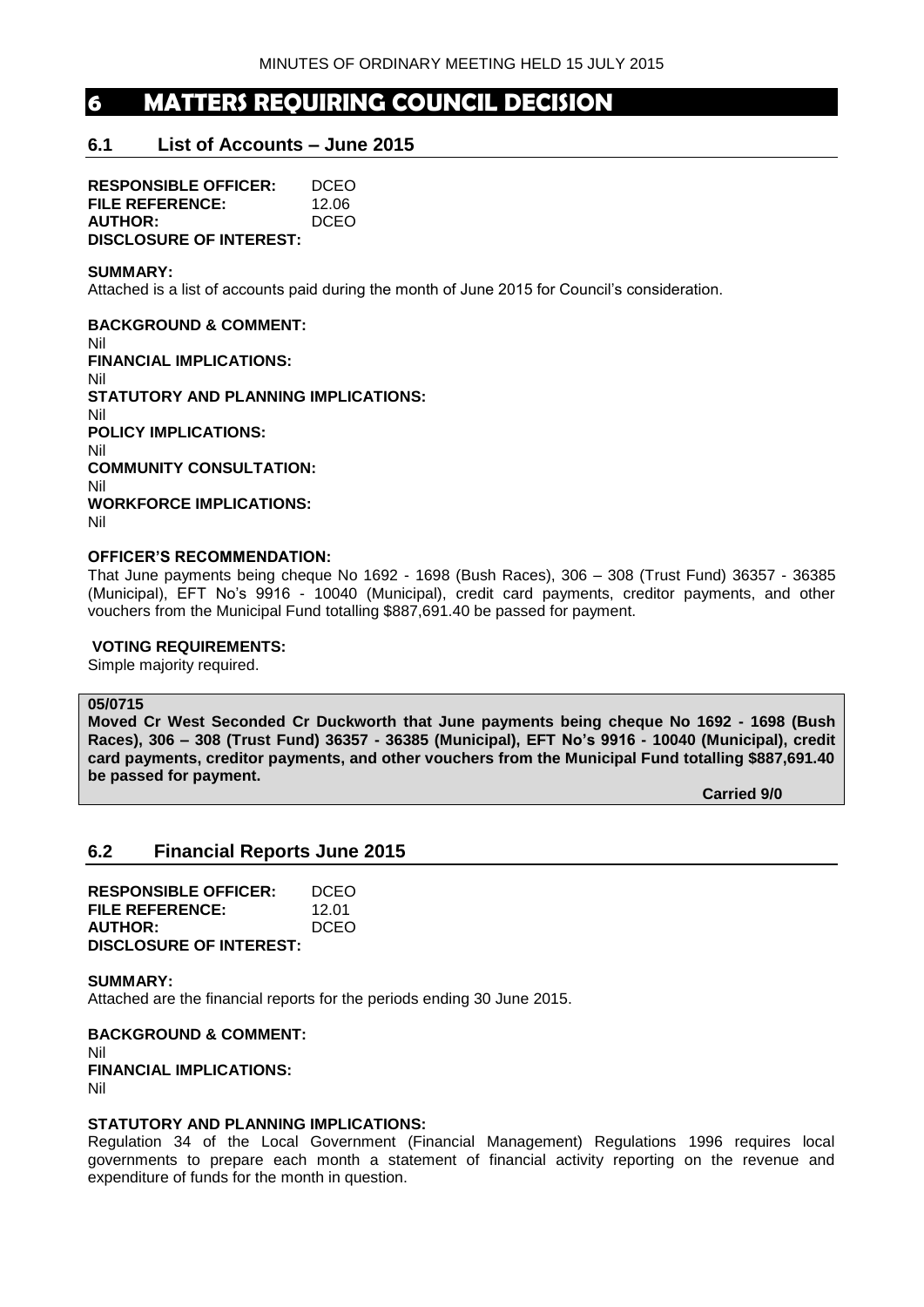**POLICY IMPLICATIONS:** Nil **COMMUNITY CONSULTATION:** Nil **WORKFORCE IMPLICATIONS:** Nil

#### **OFFICER'S RECOMMENDATION:**

That Council endorse the monthly financial statements for the period ending 30 June 2015.

#### **VOTING REQUIREMENTS:**

Simple majority required.

## **06/0715**

**Moved Cr McInnes Seconded Cr Taylor that Council endorse the monthly financial statements for the period ending 30 June 2015.**

**Carried 9/0**

## **6.3 Application for Planning Consent – Sea Container, Lot 238, Day St, Kulin**

| <b>NAME OF APPLICANT:</b>          | CEO        |
|------------------------------------|------------|
| <b>RESPONSIBLE OFFICER:</b>        | CEO        |
| <b>FILE REFERENCE:</b>             | 18.05      |
| <b>AUTHOR:</b>                     | <b>CEO</b> |
| <b>DISCLOSURE OF INTEREST: Nil</b> |            |

#### **SUMMARY:**

An application was submitted by Greg Wicks, at the June Ordinary meeting, to house a sea container at his property at Lot 238, Day St, Kulin. In accordance with TPS No2 and Town Planning Scheme Policy No 7 the proposal has been advertised for public comment with the advertising period closing on 10<sup>th</sup> July 2015. At the time of preparation of the agenda no public submissions had been received.

#### **BACKGROUND & COMMENT**

The resolution passed by Council at the June meeting was as follows:

"that Council:-

- request that the container be sheeted with colour bond to make it resemble a shed, to ensure it is aesthetically pleasing, as determined by the appropriate Shire authority,
- give notice of the proposed development to all owners and occupiers of land within close proximity to Lot 238, Day St, Kulin, stating that submissions may be made to the Council within 21 days of the service of such notice,
- the notice of the proposed development be published in a newspaper circulating in the scheme area stating that submissions may be made within 21 days of the publication thereof, and
- a sign be erected on the property advising of the proposed development for a period of 21 days from the publication of the notice referred to above.

At the expiration of the 21 days' notice period Council is to consider and determine the application taking into consideration any submissions received."

As stated the appropriate advertising has been carried out with no response or submissions received from the public. Council is now in a position to approve or otherwise the application with conditions as seen appropriate within the guidelines of the TPS and relevant policy No 7.

As Council included in their resolution at the June meeting the requirement to require screening by color bond sheeting is permissible. However given that our current policy makes no mention of a "shed" the inclusion of the condition "to make it resemble a shed" is debateable. In addition I make the comment that it appears to me that Council are not happy with previous approvals and for that reason it is now felt appropriate that color bond material be used as the screening material to ensure the amenity of the area is not compromised.

My recommendation is that point one of the resolution be amended to;

"require that the sea container be sheeted with color bond material as the method to screen the container from public view."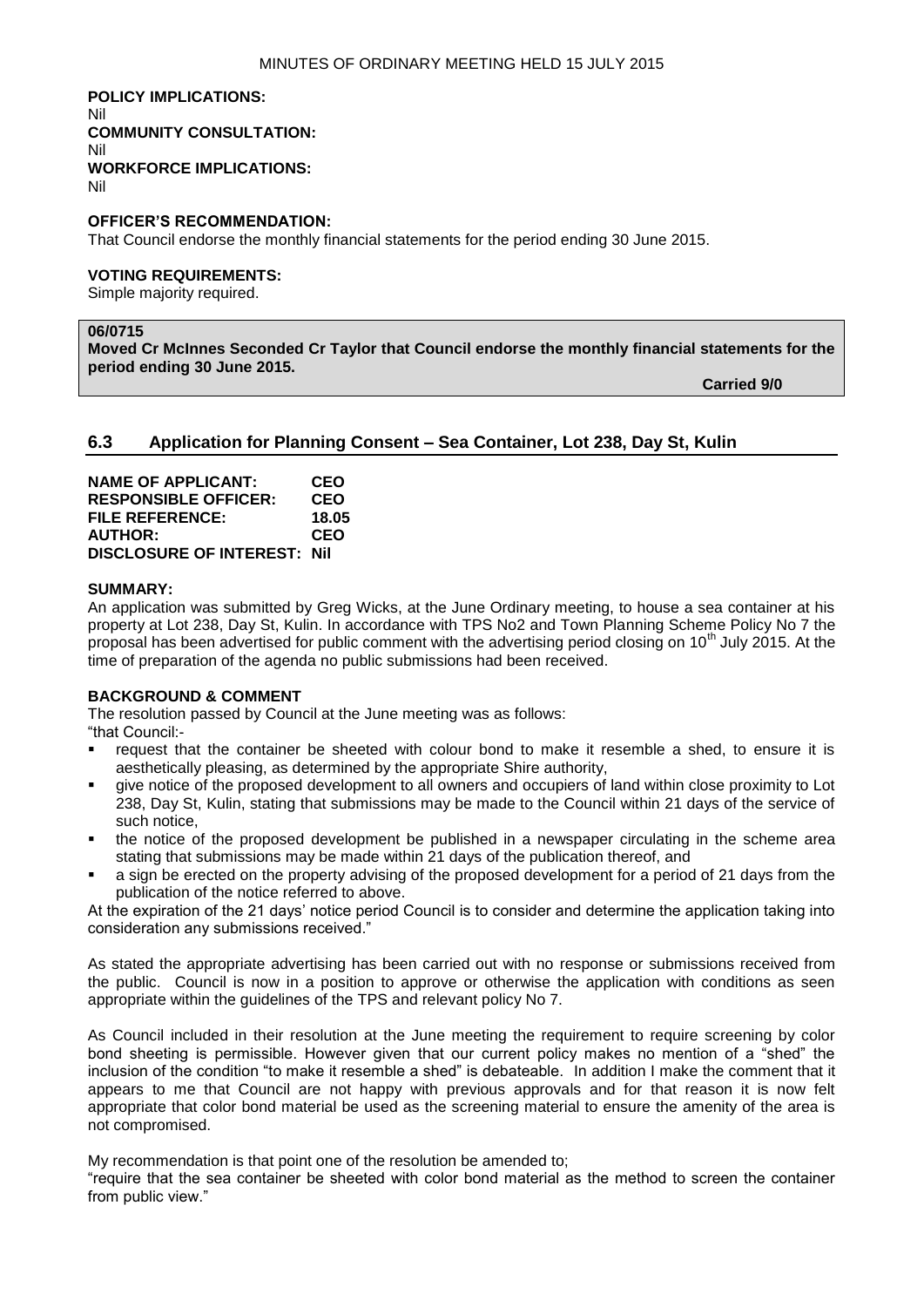Further to the above I would like to comment that regardless of what Council states in the approval resolution it is always going to be subjective on what "looks good" and what doesn't. I therefore suggest that Council review our TPS Policy No 7 and consider whether we should continue to allow sea containers to be located on land located within the Kulin townsite, in particular residential zoned land. If Council want sea containers to look like a shed why allow sea containers in the first place. In effect all we are doing is placing a condition on the approval that requires unnecessary follow up action. I have enclosed copies of a number of policies from other Local Governments dealing with sea containers located within townsites for information.

I also would like to concede that in the past similar applications have not really been dealt with in a thorough manner and I will be taking action to ensure that sea containers previously approved will be brought up to an appropriate standard, bearing in mind that the current administration are not adequately resourced to deal with such matters as expediently as may be desired.

#### **FINANCIAL IMPLICATIONS**

Nil

## **STATUTORY AND TOWN PLANNING IMPLICATIONS**

Town Planning Scheme Policy No 7 "Use of sea containers and other similar transportable structures".

#### **POLICY IMPLICATIONS:**

In accordance with existing policy.

#### **COMMUNITY CONSULTATION:**

The appropriate advertising for the application has been carried out in accordance with TPS No 2.

#### **WORKFORCE IMPLICATIONS:**

Nil

#### **RECOMMENDATION**

That Council approves the application from Greg Wicks to site a sea container at Lot 238, Day St, Kulin with the following conditions:

- 1. The use is limited to private storage only
- *2.* The Shipping Container is to be in good condition (note this second component has been removed "*painted in a non garish colour of dark tone*)
- 3. The Shipping container is to be completely screened from the street and public view by using color bond sheeting as the screening material
- 4. A bond of \$500 is paid refundable on completion of all works.
- 5. The height of the structure shall not exceed 3 metres.
- 6. The work is to generally comply with Town Planning Policy No. 7, and
- 7. A Building License is to be issued prior to work commencing; and;

That Council amend TPS Policy No 7 so that sea containers are no longer permitted to be located on residential zoned land in the Kulin Townsite.

(Note: If passed I will instruct our Town Planning consultant Joe Douglas to draft an appropriate policy for adoption at the August Council meeting.)

#### **VOTING REQUIREMENTS**

Simple majority required

## **07/0715**

**Moved Cr Robins Seconded Cr O'Brien That Council approves the application from Greg Wicks to site a sea container at Lot 238, Day St, Kulin with the following conditions:**

**- The use is limited to private storage only**

**- The Shipping Container is to be in good condition**

**- The Shipping container is to be clad on all sides to completely screen the structure from the street and public view by using color bond sheeting as the screening material**

- **- A bond of \$500 is paid refundable on completion of all works.**
- **- The height of the structure shall not exceed 3 metres.**
- **- The work is to generally comply with Town Planning Policy No. 7, and**
- **- A Building License is to be issued prior to work commencing.**

**Carried 9/0**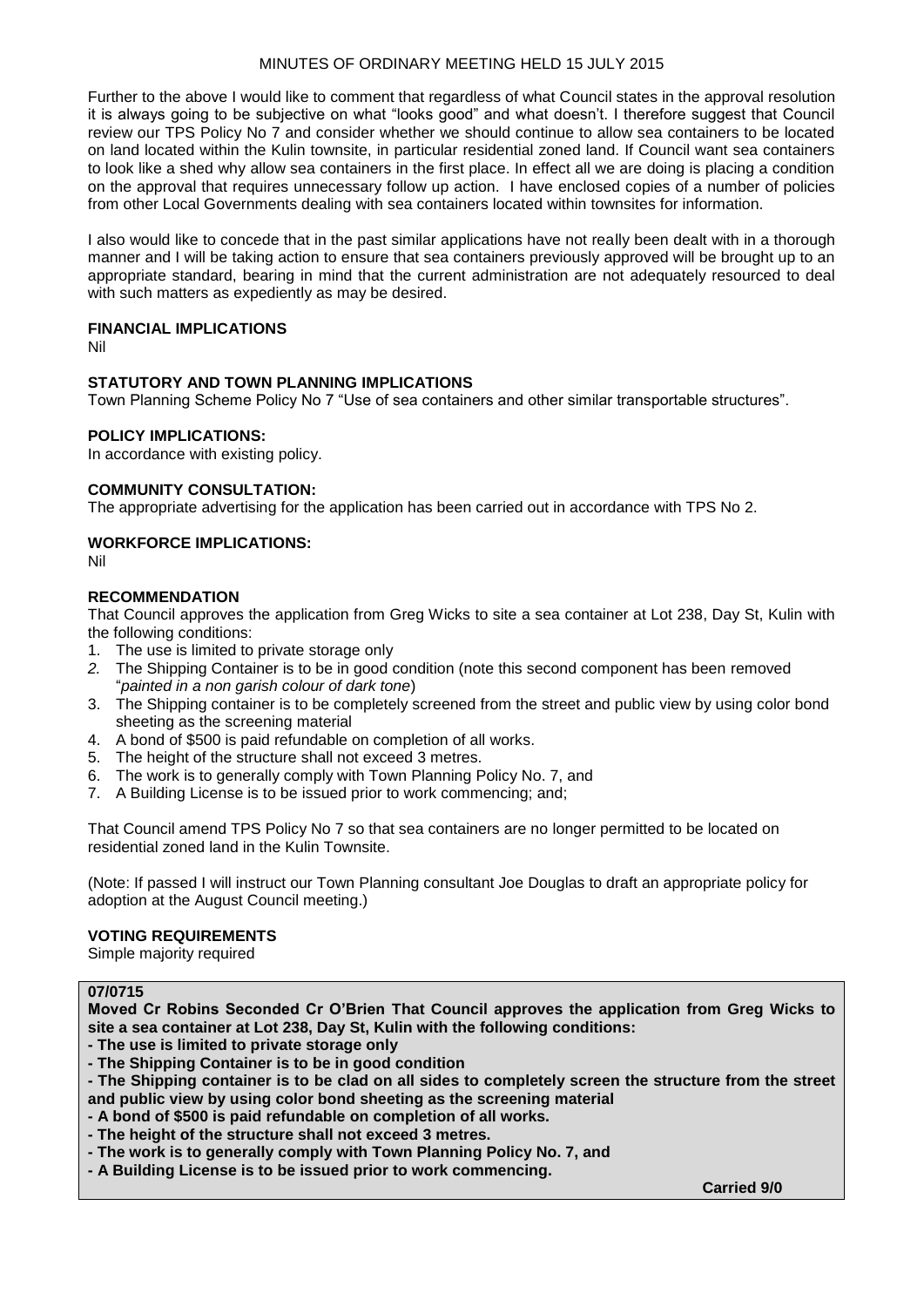**Note: Council did not include the second part of the motion as they agreed sea containers should be permitted as per our adopted policy. Further the CEO was requested to present an agenda item to Council for the next meeting to amend the current policy by incorporating the requirement for sea containers "to be clad on all sides to completely screen the structure from the street and public view by using color bond sheeting as the screening material" into the document.**

### **6.4 Financial Management Review**

| <b>NAME OF APPLICANT:</b>           | CEO   |
|-------------------------------------|-------|
| <b>RESPONSIBLE OFFICER:</b>         | CEO   |
| <b>FILE REFERENCE:</b>              | 12 Q1 |
| <b>AUTHOR:</b>                      | CEO   |
| <b>DISCLOSURE OF INTEREST: Nill</b> |       |

#### **SUMMARY:**

As advised at the June meeting the Financial Management Review, as required under Section 5 of the Local Government Financial Management Regulations 1996 (as below) has now been completed and is attached to the agenda.

## *5. CEO's duties as to financial management*

- (1) Efficient systems and procedures are to be established by the CEO of a local government —
	- (a) for the proper collection of all money owing to the local government; and
	- (b) for the safe custody and security of all money collected or held by the local government; and
	- (c) for the proper maintenance and security of the financial records of the local government (whether maintained in written form or by electronic or other means or process); and
	- (d) to ensure proper accounting for municipal or trust
		- (i) revenue received or receivable; and
		- (ii) expenses paid or payable; and
		- (iii) assets and liabilities;

and

- (e) to ensure proper authorisation for the incurring of liabilities and the making of payments; and
- (f) for the maintenance of payroll, stock control and costing records; and
- (g) to assist in the preparation of budgets, budget reviews, accounts and reports required by the Act or these regulations.
- (2) The CEO is to  $-$ 
	- (a) ensure that the resources of the local government are effectively and efficiently managed; and
	- (b) assist the council to undertake reviews of fees and charges regularly (and not less than once in every financial year); and
	- (c) undertake reviews of the appropriateness and effectiveness of the financial management systems and procedures of the local government regularly (and not less than once in every 4 financial years) and report to the local government the results of those reviews.

#### **BACKGROUND & COMMENT**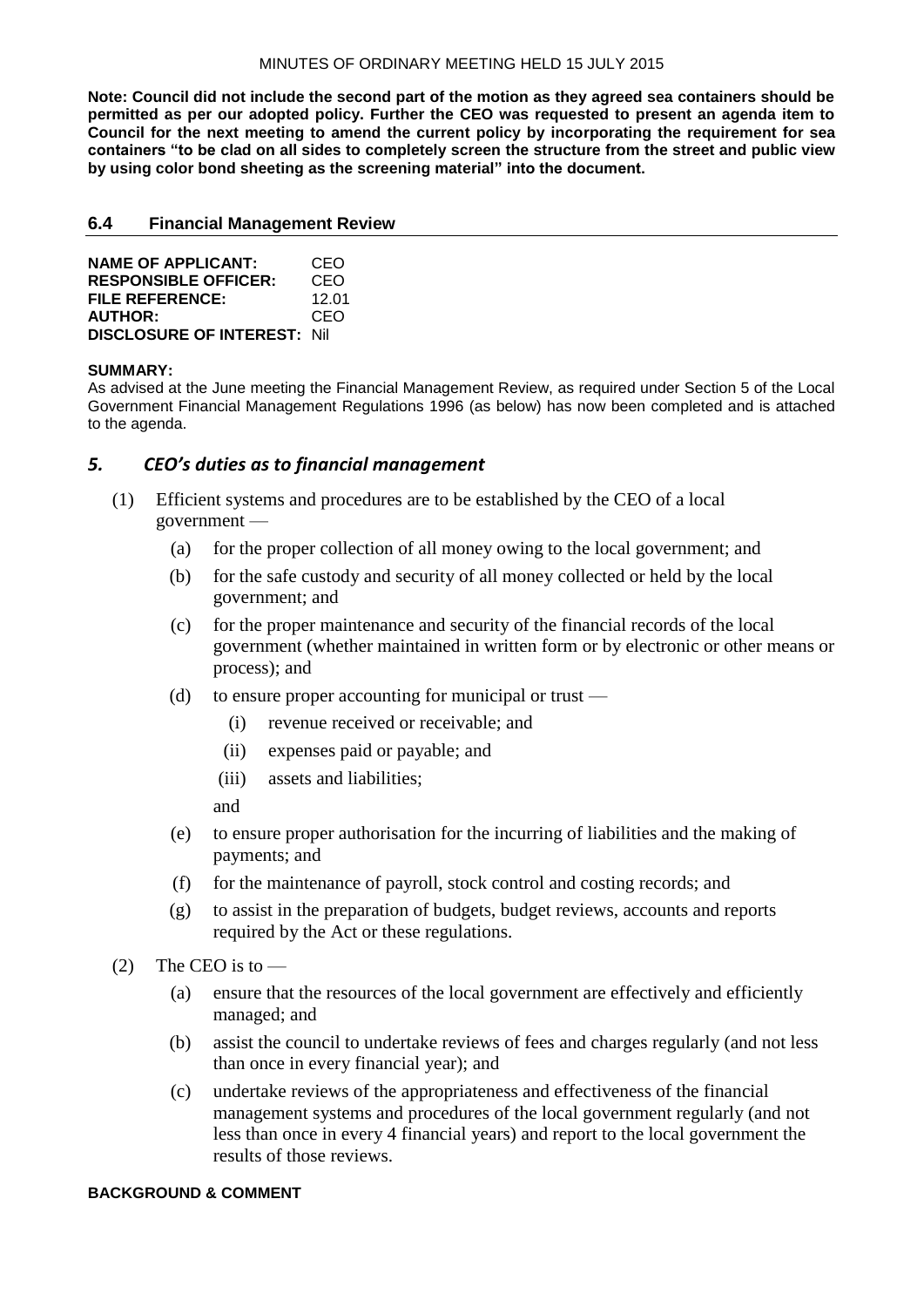I employed Yvonne Bowey to carry out the review as an external person as required under the regulations. Following the completion of the review I have also spoken to both Yvonne and our Deputy CEO in relation to ongoing management of the strategies suggested in the review. Yvonne has agreed to act as a mentor for Cassi to ensure ongoing compliance with matters raised.

#### **FINANCIAL IMPLICATIONS**

There are some issues raised in the review that require ongoing work and practices have been put into place to ensure these are addressed.

#### **STATUTORY AND TOWN PLANNING IMPLICATIONS**

Local Government Financial Management Regulation 1996

#### **POLICY IMPLICATIONS:**

Nil

## **COMMUNITY CONSULTATION:**

Nil

#### **WORKFORCE IMPLICATIONS:**

Nil

### **RECOMMENDATION**

That Council accept the Financial Management Review Report, completed in June 2015, as presented by external contractor Yvonne Bowey Consultancy.

#### **VOTING REQUIREMENTS**

Simple majority required

#### **08/0715**

**Moved Cr Taylor Seconded Cr Robins that Council accept the Financial Management Review Report, completed in June 2015, as presented by external contractor Yvonne Bowey Consultancy.**

**Carried 9/0**

## **6.5 Freebairn Recreation Centre – Fundraising Event**

| <b>NAME OF APPLICANT:</b>           | Katelyn Ettridge |
|-------------------------------------|------------------|
| <b>RESPONSIBLE OFFICER:</b>         | CEO              |
| <b>FILE REFERENCE:</b>              | 05.05            |
| <b>AUTHOR:</b>                      | CEO              |
| <b>DISCLOSURE OF INTEREST: Nill</b> |                  |

#### **SUMMARY:**

Katelyn Ettridge has written to advise that she wishes to hold a fundraising event (Quiz night) to raise funds for Motor Neuron Disease.

#### **BACKGROUND & COMMENT**

The planned quiz night is to be held on a Saturday night in early August and is planned so as not to clash with any sporting events.

As the event is not for profit, with all proceeds going to Motor Neuron Disease research, Ms Ettridge has written to ask whether we would consider donating the venue or limiting the costs associated with using the Rec Centre facility.

For such an occasion normal charges would be as follows: Phil Freebairn Room \$226 Kitchen Hire \$193 Plus an hourly rate for set up costs.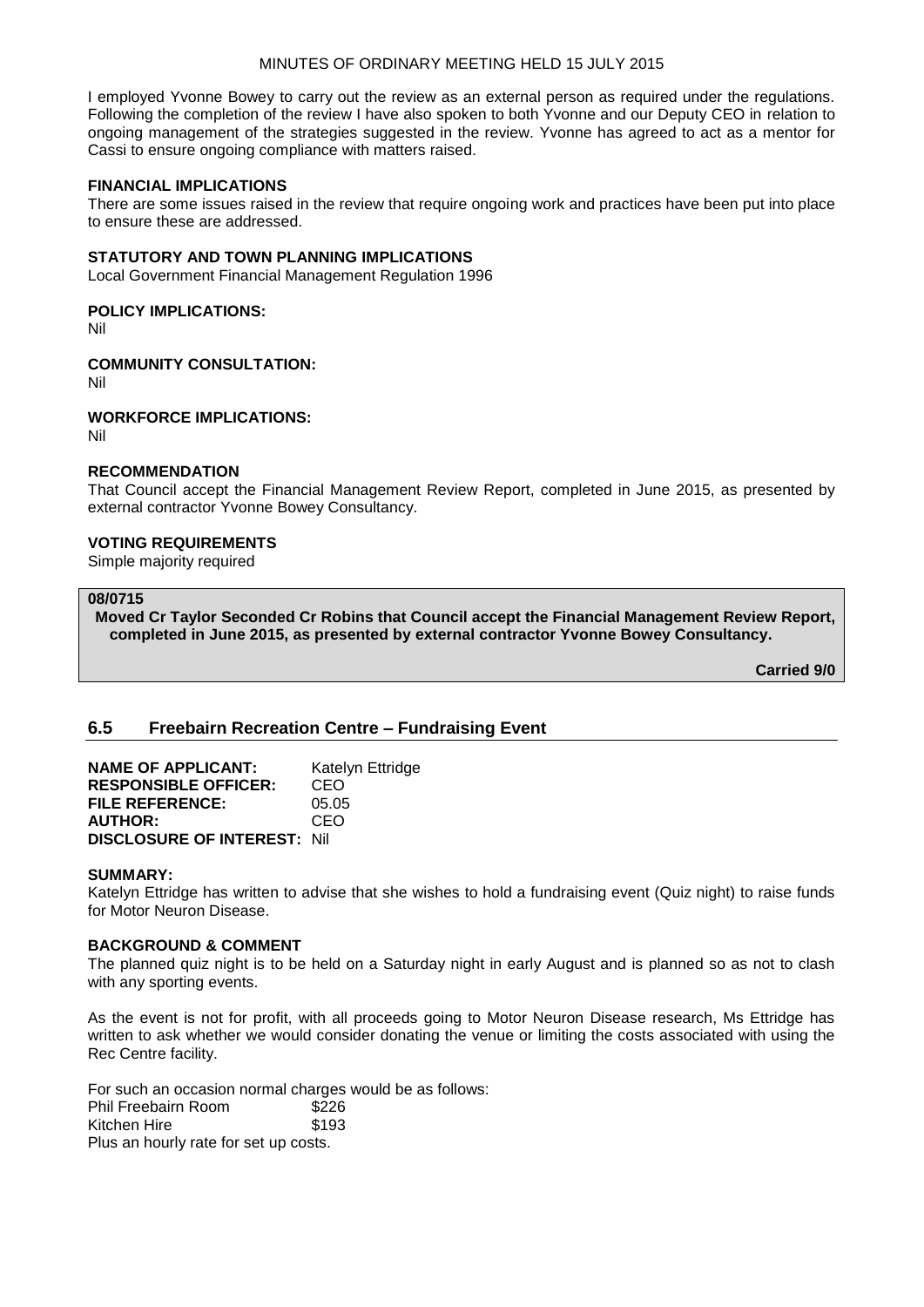In view of the fact that the event is a fundraiser it is recommended that Council agree to reduce the hire charges to the minimum kitchen hire fee of \$89. This charge allows the group use of the kitchen, which includes tea/coffee making facilities.

Should the group decide they do not need the kitchen then of course there would be no hire fee applicable.

## **FINANCIAL IMPLICATIONS**

Minimum hire fee applied however minimal impact on our finances.

### **STATUTORY AND TOWN PLANNING IMPLICATIONS**

Nil **POLICY IMPLICATIONS:** Nil **COMMUNITY CONSULTATION:** Nil

**WORKFORCE IMPLICATIONS:**

Nil

#### **RECOMMENDATION**

As the event is a fundraiser for Motor Neuron disease research Council agree to waive normal hire fees with, subject to the kitchen being required for the evening, a minimum kitchen hire fee of \$89 only to apply.

### **VOTING REQUIREMENTS**

Simple majority required

#### **09/0715**

**Moved Cr Robins Seconded Cr O'Brien that as the event is a fundraiser for Motor Neuron disease research Council agree to waive normal hire fees with, subject to the kitchen being required for the evening, a minimum kitchen hire fee of \$89 only to apply.**

**Carried 9/0**

## **6.6 Schedule of Town Planning Fees 2015/16**

| <b>NAME OF APPLICANT:</b>           | CEO   |
|-------------------------------------|-------|
| <b>RESPONSIBLE OFFICER:</b>         | CEO   |
| FILE REFERENCE:                     | 18.05 |
| <b>AUTHOR:</b>                      | CEO   |
| <b>DISCLOSURE OF INTEREST: Nill</b> |       |

#### **SUMMARY:**

Each year Council is required to adopt the schedule of fees and charges for Town Planning applications and related services.

#### **BACKGROUND & COMMENT:**

I have been advised by State Planning Commission that there is to be no increase in fees and charges that can be levied by local government for Town Planning applications for the 2015/16 financial year.

Previously Council has resolved as follows:

"that Council adopt the schedule of fees and charges for Town Planning Development applications, however the CEO is given delegated authority to reduce or waive these fees where:

- The development has a perceived benefit to the community, and
- The application is of such a nature that very little investigative work is required prior to the application being submitted to Council for consideration."

#### **FINANCIAL IMPLICATION:**

Adoption required as part of our fees & charges schedule.

**STATUTORY AND TOWN PLANNING IMPLICATIONS**

Nil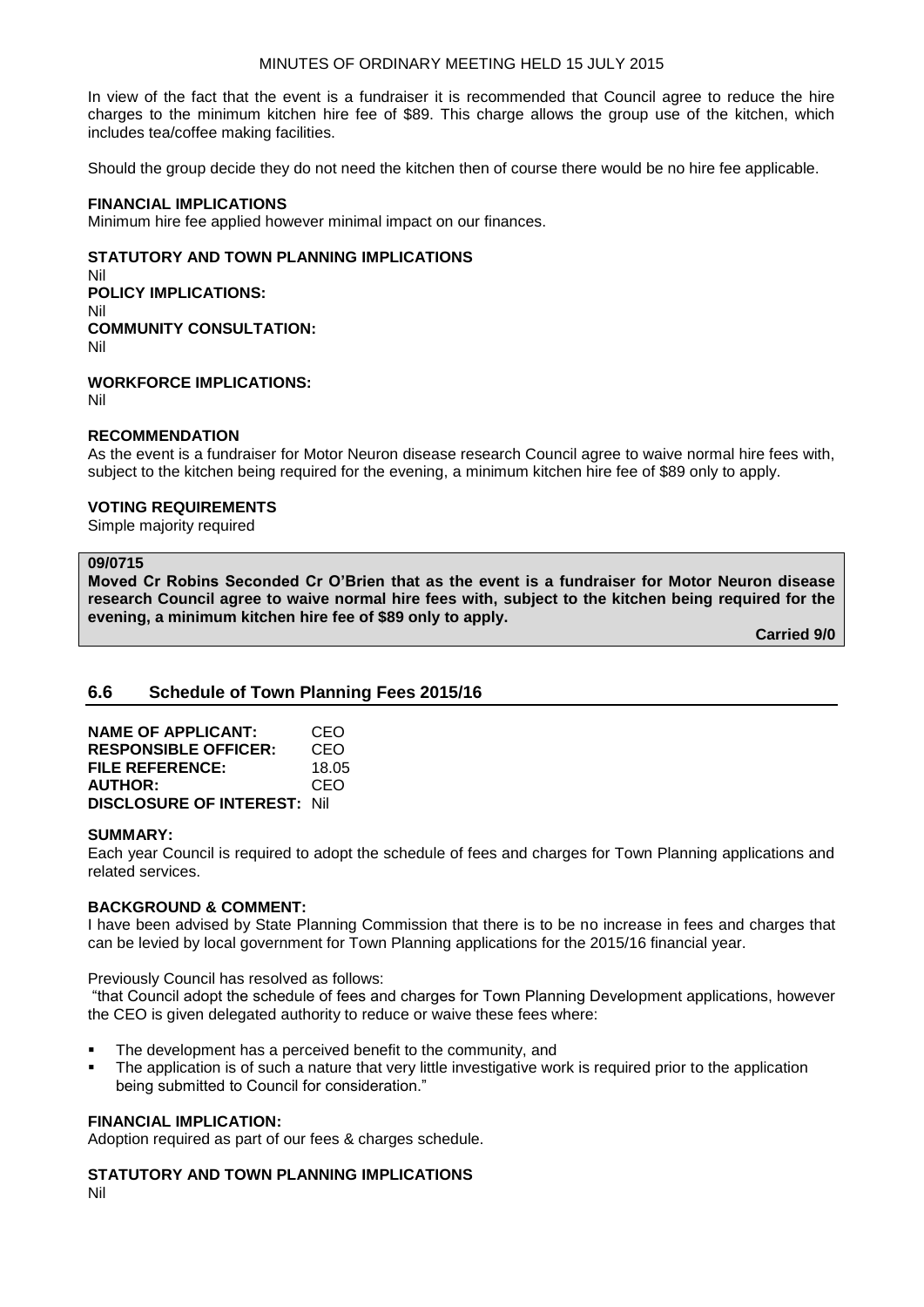**POLICY IMPLICATIONS:** Nil **COMMUNITY CONSULTATION:** Nil **WORKFORCE IMPLICATIONS:** Nil

#### **OFFICER'S RECOMMENDATION:**

That Council adopt the 2015/16 schedule of fees and charges for Town Planning Development applications, as per existing fees and charges, however the CEO be given delegated authority to reduce or waive these fees where:

- The development has a perceived benefit to the community, and
- The application is of such a nature that very little investigative work is required prior to the application being submitted to Council for consideration.

### **VOTING REQUIREMENTS:**

Simple majority required.

#### **10/0715**

**Moved Cr Robins Seconded Cr O'Brien that Council adopt the 2015/16 schedule of fees and charges for Town Planning Development applications, as per existing fees and charges, however the CEO be given delegated authority to reduce or waive these fees where:**

- **The development has a perceived benefit to the community, and**
- **The application is of such a nature that very little investigative work is required prior to the application being submitted to Council for consideration.**

**Carried 9/0**

## **7 COMPLIANCE**

Nil

## **8. ELECTED MEMBERS MOTIONS OF WHICH PREVIOUS NOTICE HAS BEEN GIVEN**

Nil

## **9. NEW BUSINESS OF AN URGENT NATURE INTRODUCED DECISION AT THE MEETING**

## **9.1 Home Occupation – Beauty Therapy Business**

**NAME OF APPLICANT:** June Richards **RESPONSIBLE OFFICER:** CEO **FILE REFERENCE:** 18.04 **AUTHOR:** CEO **DISCLOSURE OF INTEREST:** Nil

#### **SUMMARY:**

An application for a home occupation approval has been received from June Richards to conduct a Beauty therapy business at 21 Price St, Kulin.

#### **BACKGROUND & COMMENT:**

June Richards has been operating this type of business in Wickepin and has recently relocated to Kulin and wishes to establish a similar business at her residence at 21 Price St, Kulin.

The zoning for the property is Residential and this type of home occupation is permitted under TPS No2. I have attached a copy of the Town Planning policy that applies to this type of activity.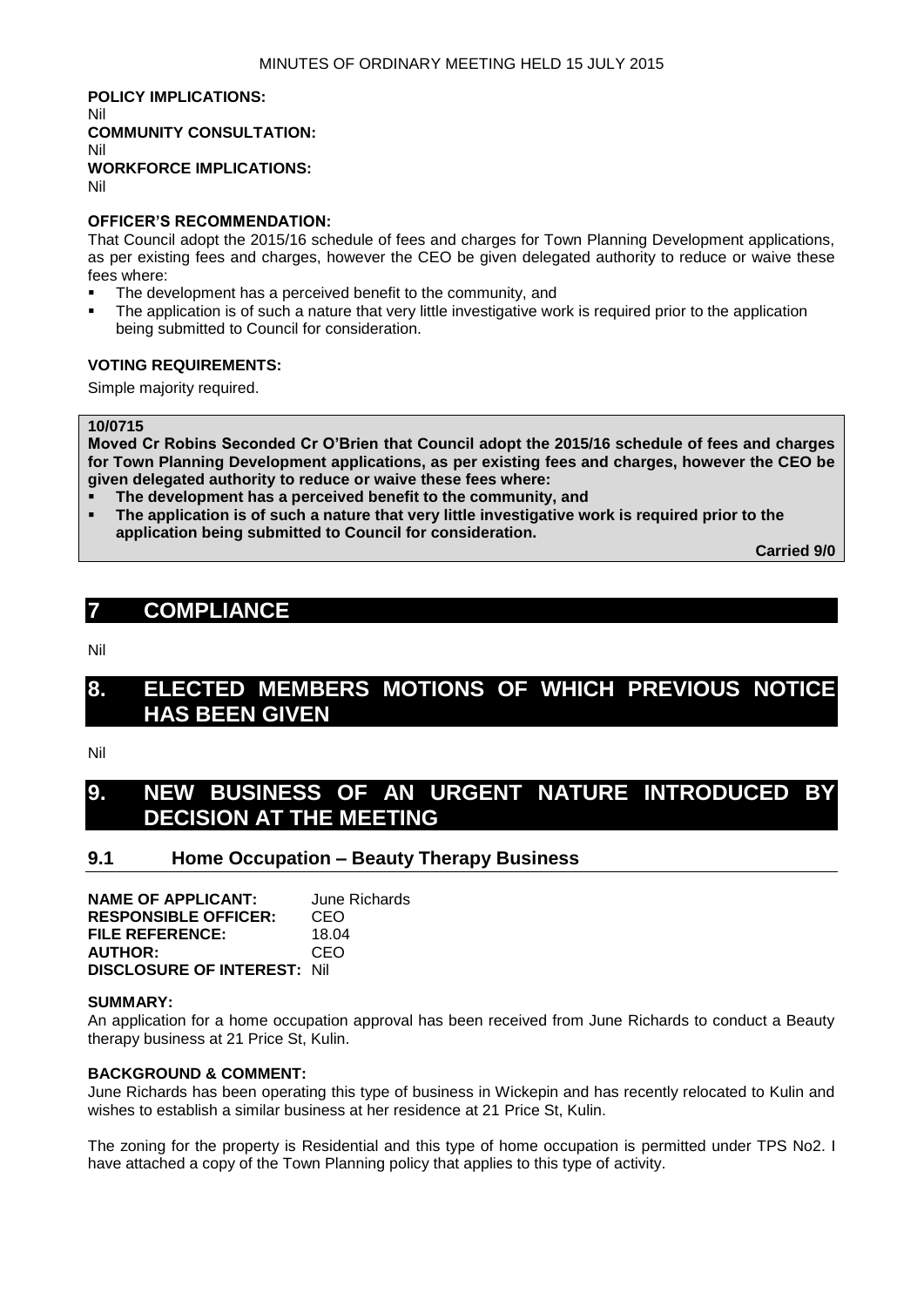The owner of the property has given approval for the business to be operated from the premises and I see no other issues with the application.

## **FINANCIAL IMPLICATIONS:**

Nil

## **STATUTORY AND TOWN PLANNING IMPLICATIONS:**

Kulin Town Planning Scheme No2 and associated policies.

### **POLICY IMPLICATIONS:**

As above.

#### **COMMUNITY CONSULTATION:**

Nil

## **WORKFORCE IMPLICATIONS:**

Nil

#### **RECOMMENDATION:**

That planning approval be granted to June Richards to conduct a home occupation for the purposes of a Beauty therapy business at 21 Price St, Kulin subject to the provisions of the Shire of Kulin Town Planning Scheme No 2 and Policy No 4 – Home Occupations under the following conditions:

- The Shire of Kulin EHO is to conduct an inspection to ensure the home occupation business complies with the Department of health WA best practice guidelines and applicable Code of Practice prior to commencement, and
- An annual inspection is to be conducted by the EHO to ensure the home occupation continues to comply with the above requirements.

#### **VOTING REQUIREMENTS:**

Simple majority required.

#### **11/0715**

**Moved Cr West Seconded Cr O'Brien that planning approval be granted to June Richards to conduct a home occupation for the purposes of a Beauty therapy business at 21 Price St, Kulin subject to the provisions of the Shire of Kulin Town Planning Scheme No 2 and Policy No 4 – Home Occupations under the following conditions:**

**- The Shire of Kulin EHO is to conduct an inspection to ensure the home occupation business complies with the Department of health WA best practice guidelines and applicable Code of Practice prior to commencement, and**

**- An annual inspection is to be conducted by the EHO to ensure the home occupation continues to comply with the above requirements.**

**Carried 9/0**

## **9.2 Shire of Kulin Ward Boundary Review**

| <b>NAME OF APPLICANT:</b>           | CEO   |
|-------------------------------------|-------|
| <b>RESPONSIBLE OFFICER:</b>         | CEO   |
| FILE REFERENCE:                     | 13.04 |
| <b>AUTHOR:</b>                      | CEO   |
| <b>DISCLOSURE OF INTEREST: Nill</b> |       |

#### **SUMMARY:**

Council is required to undergo a review of our Electoral Ward boundaries every 8 years. However due to an imbalance in the councillor/elector ratio the Local Government Advisory Board wrote to Council in June 2014 seeking a review of elected members and ward boundaries.

#### **BACKGROUND & COMMENT:**

As Council is aware we undertook a minor review to adjust the town boundaries to address the concerns of the Advisory Board however we have not really addressed a complete review as was resolved by Council in June 2014. I have included a copy of the minutes where this matter was discussed.